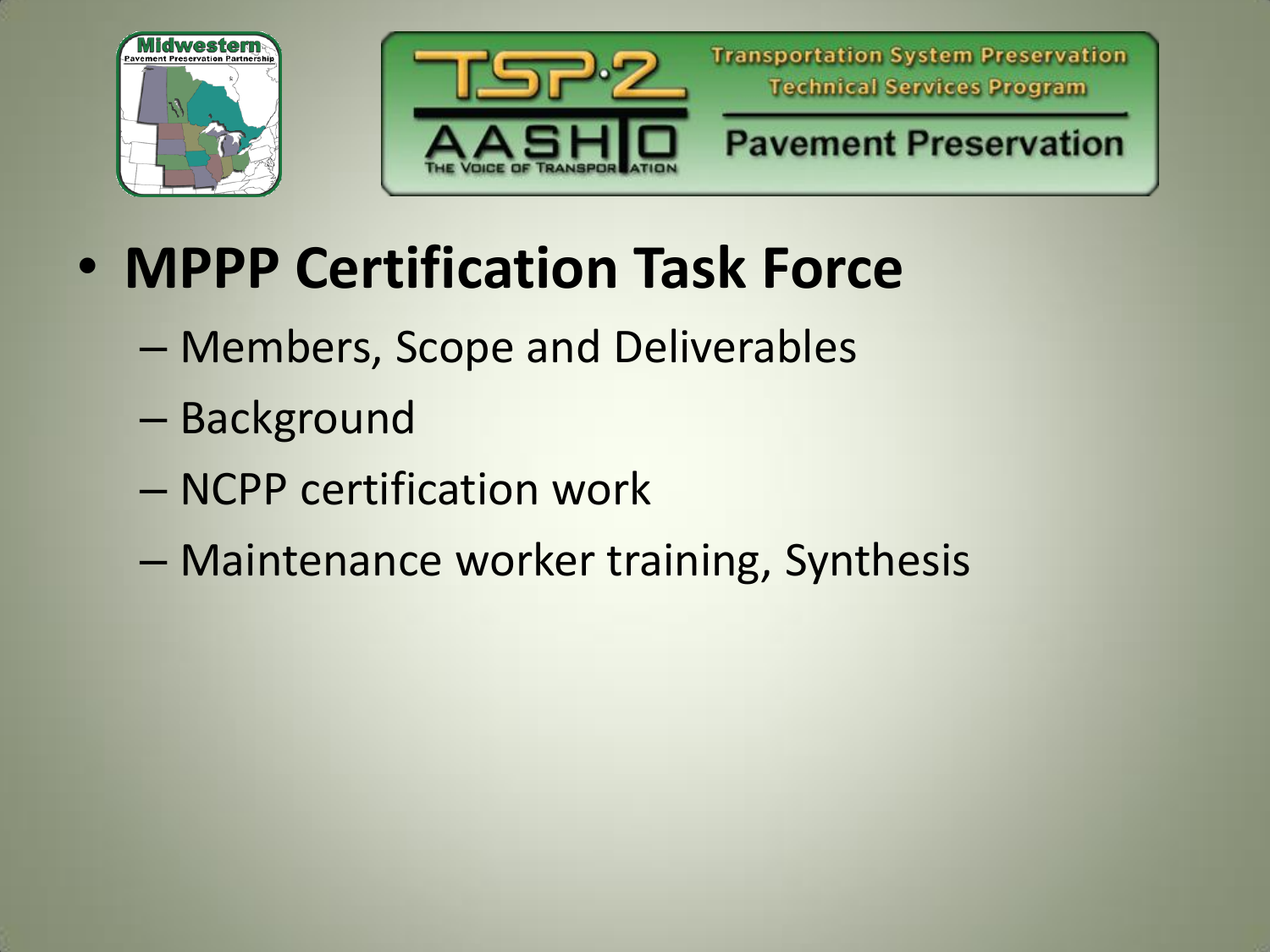



**Transportation System Preservation Technical Services Program** 

**Pavement Preservation** 

## • **MPPP Certification Task Force**

- Pablo Faillaci (McHenry County, Illinois)
- J. Matthew Hildebrand (Manitoba Infrastructure & Transportation)
- Robert Orthmeyer, (FHWA)
- David Peshkin (Applied Pavement Technology)
- LaDonna Rowden (Illinois DOT)
- Todd Shields (Indiana DOT)
- Daniel Vockrodt (South Dakota DOT)
- Tom Wood (Minnesota DOT)
- Jerry Geib (Minnesota DOT) Chair
- Monthly one hour conference calls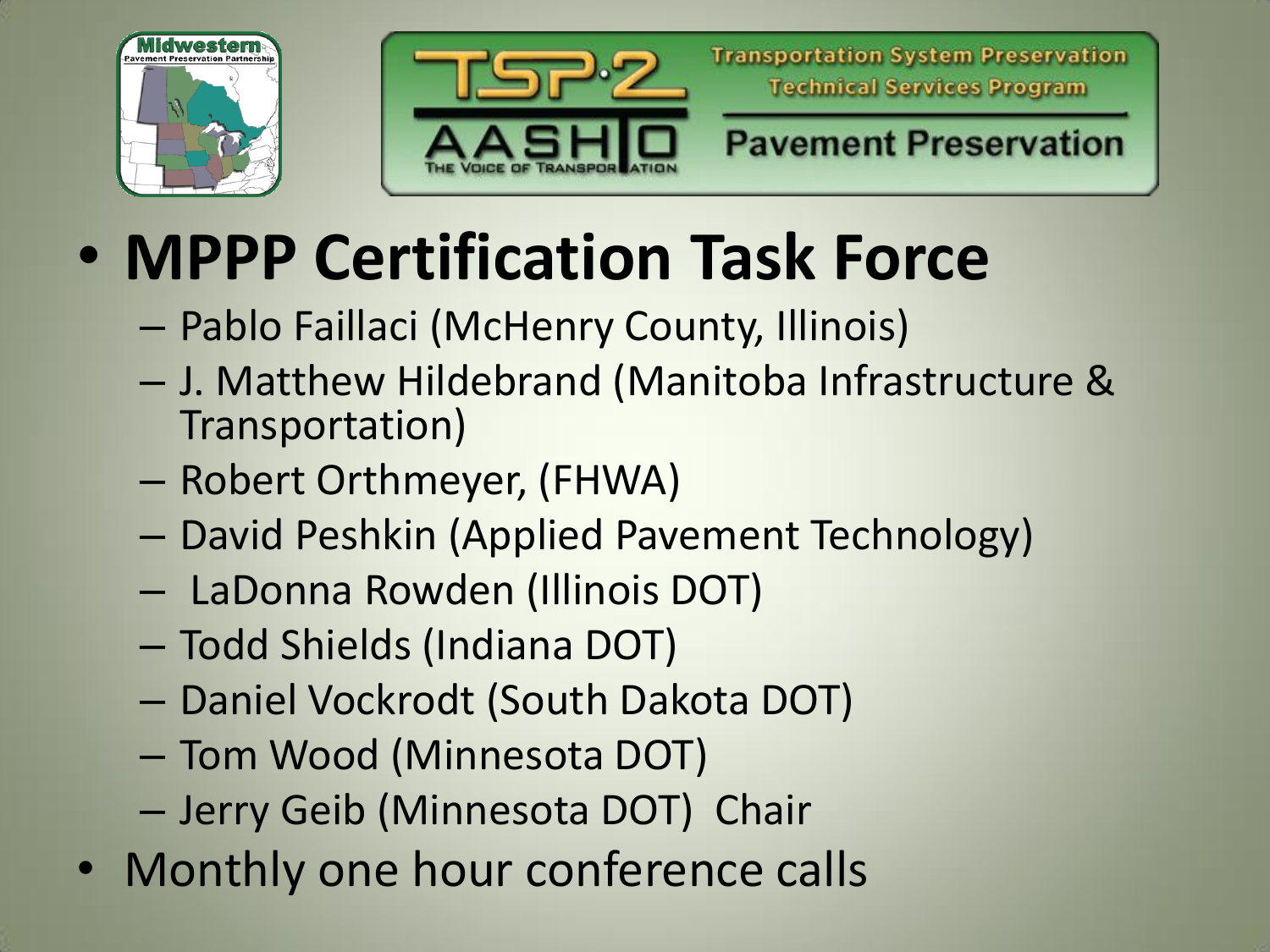



• Work Scope

1. Improve the quality and consistency of pavement preservation treatments to achieve higher levels of performance, predictability, and effectiveness.

2. Stress importance of 2010 AASHTO SCOM (Maintenance) resolution *"Resolution to Support the Development of a Pilot Certification Program for Pavement Preservation"*.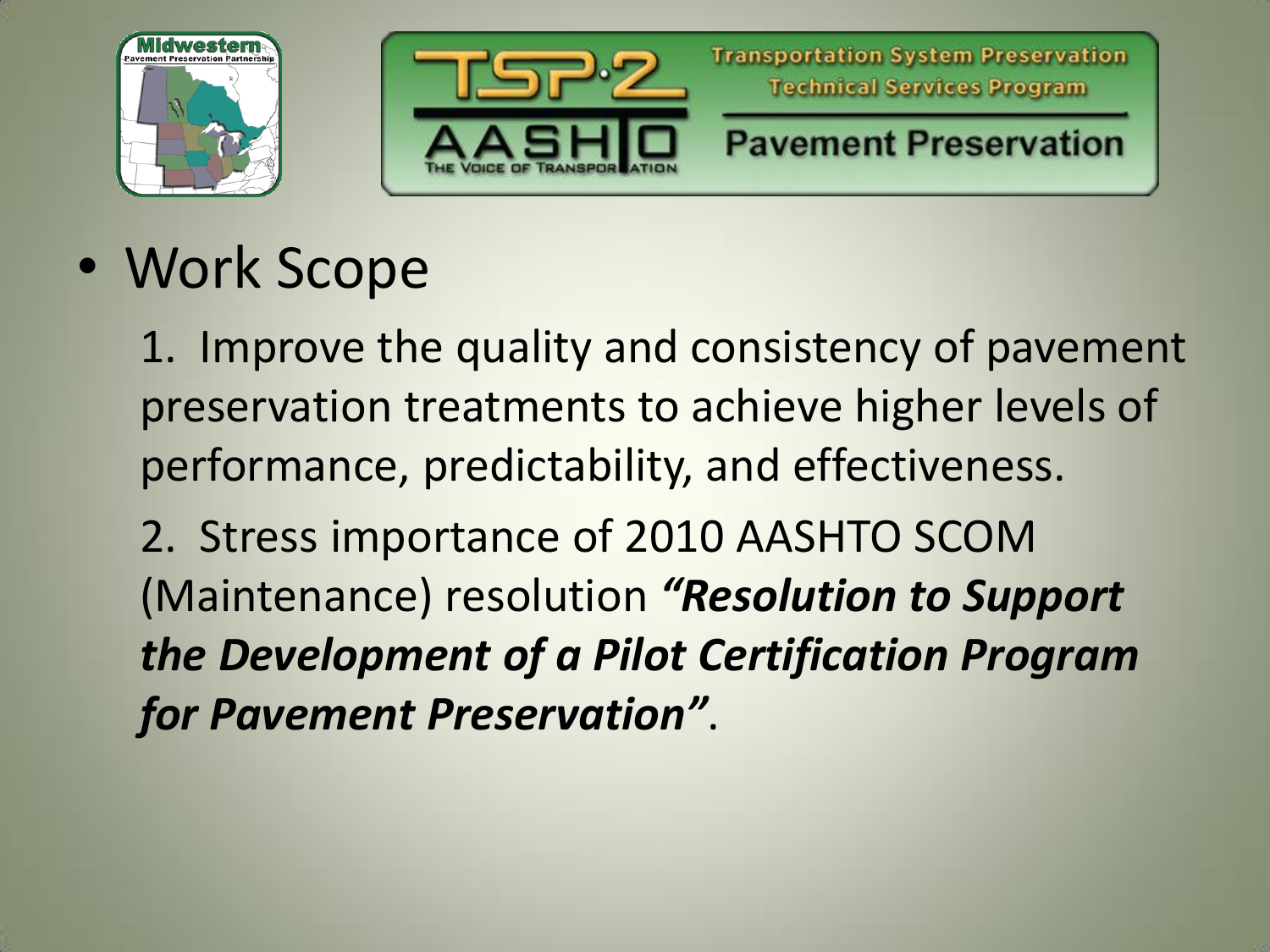



- Deliverable Products / Expected Completion
	- 1. Survey of member states to determine their training needs.
		- Held discussions, prepared questions, survey not finalized.
	- 2. Communicate and promote availability of existing training opportunities.
		- See NCPP efforts
	- 3. Strawman for project inspector training requirements for state agencies on specific treatments.
		- tbd
	- 4. Strawman for contractor qualification criteria that could be incorporated into pre-bid qualifications.(South Carolina has started a Certification Program. Jim Feda is the contact. Determine their implementation plans).
		- tbd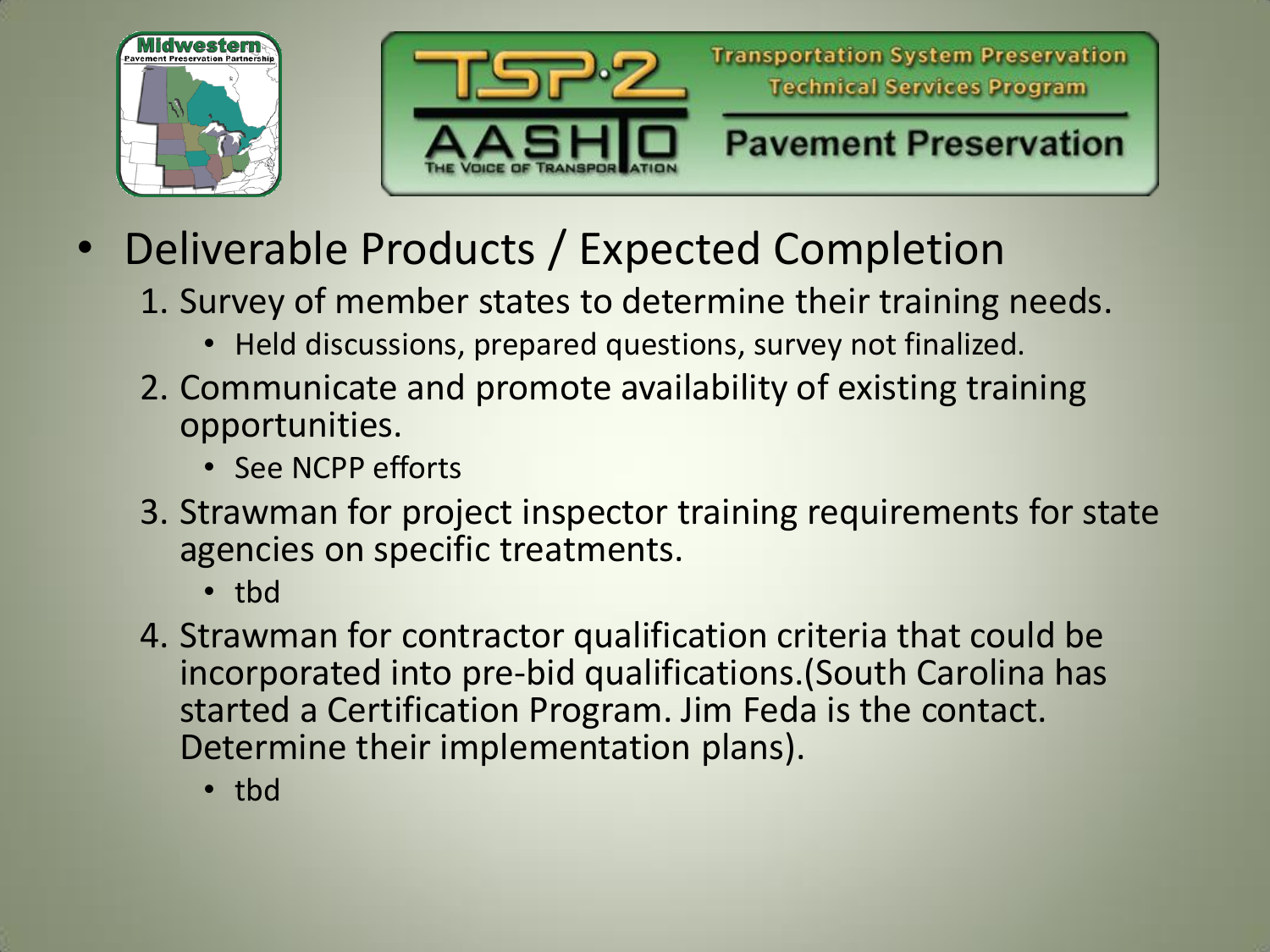



**Transportation System Preservation Technical Services Program** 

**Pavement Preservation** 

- 23 CFR 637 Construction Inspection and Approval
	- Subpart B Quality Assurance Procedures for Construction
		- Assure the quality of materials and construction …
- Qualified laboratories
- Qualified sampling and testing personnel
- Agencies lead/determine, contractors follow
- State specific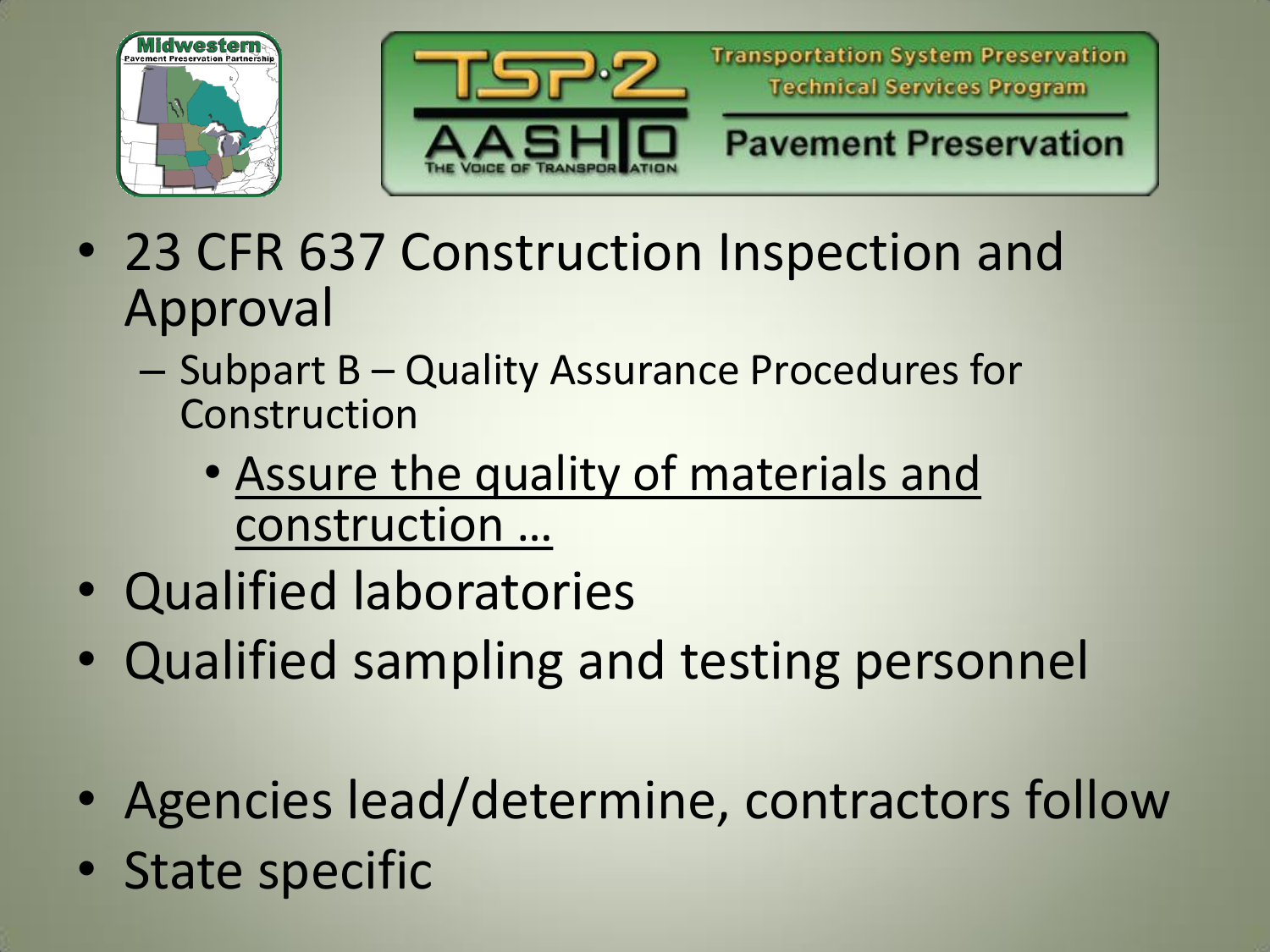



- NCPP certification work
	- Framework for contractor and agency certification
	- Working with ISSA/ARRA/AEMA
	- Training modules: chip seal, micro surfacing, crack treatments, etc.
		- One day (6 hrs) per module
		- Teach How to inspect the job
		- Very detailed design, construction, inspection
	- Exam required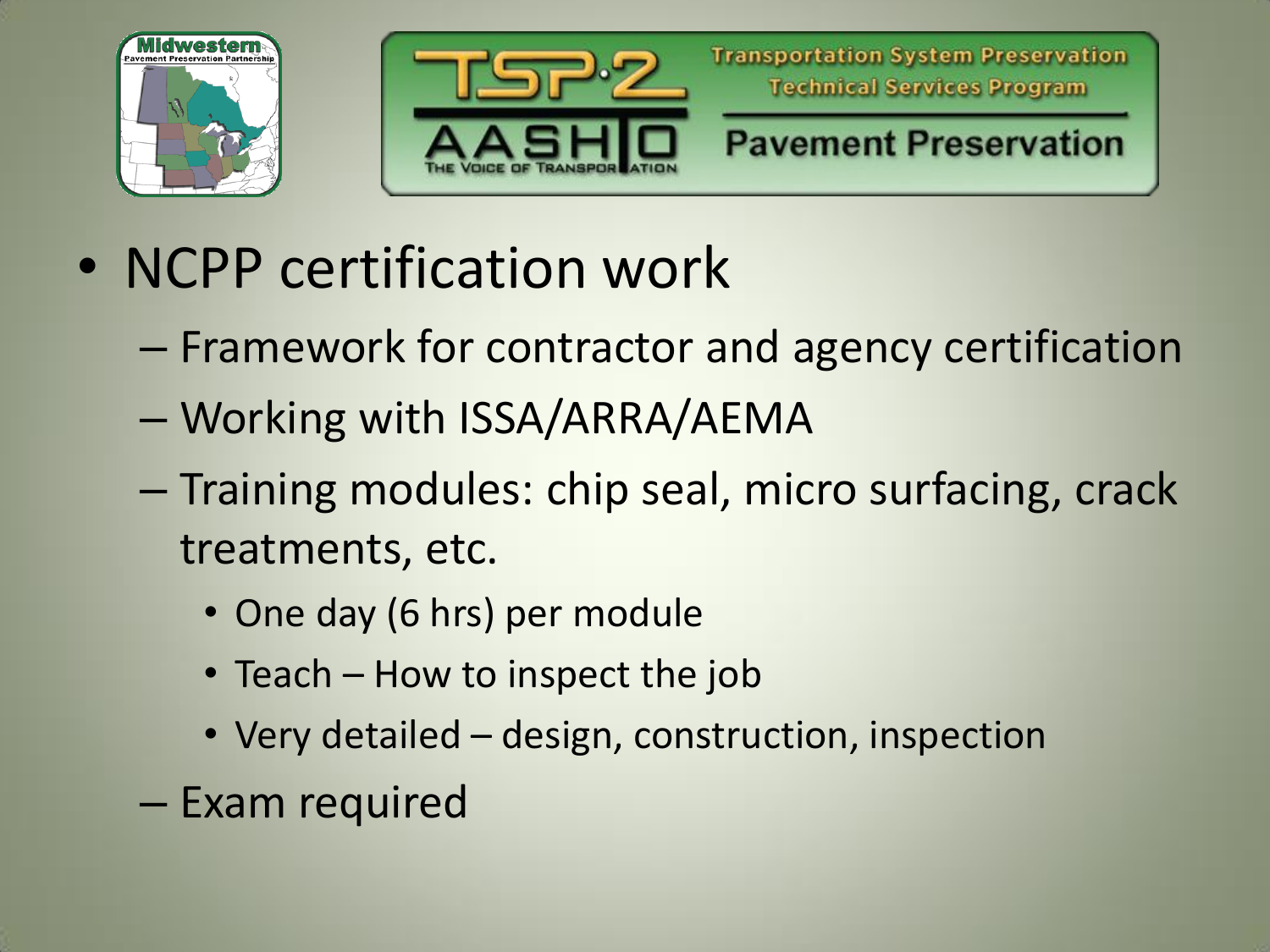



- **NCHRP Synthesis 20-05/Topic 46-17 [New]**
- **Training and Certification of Maintenance Workers**
	- The purpose of this synthesis is to document and summarize current practices for training maintenance workers.
	- The synthesis will address training as well as certification.
	- Identify current and future trends in training